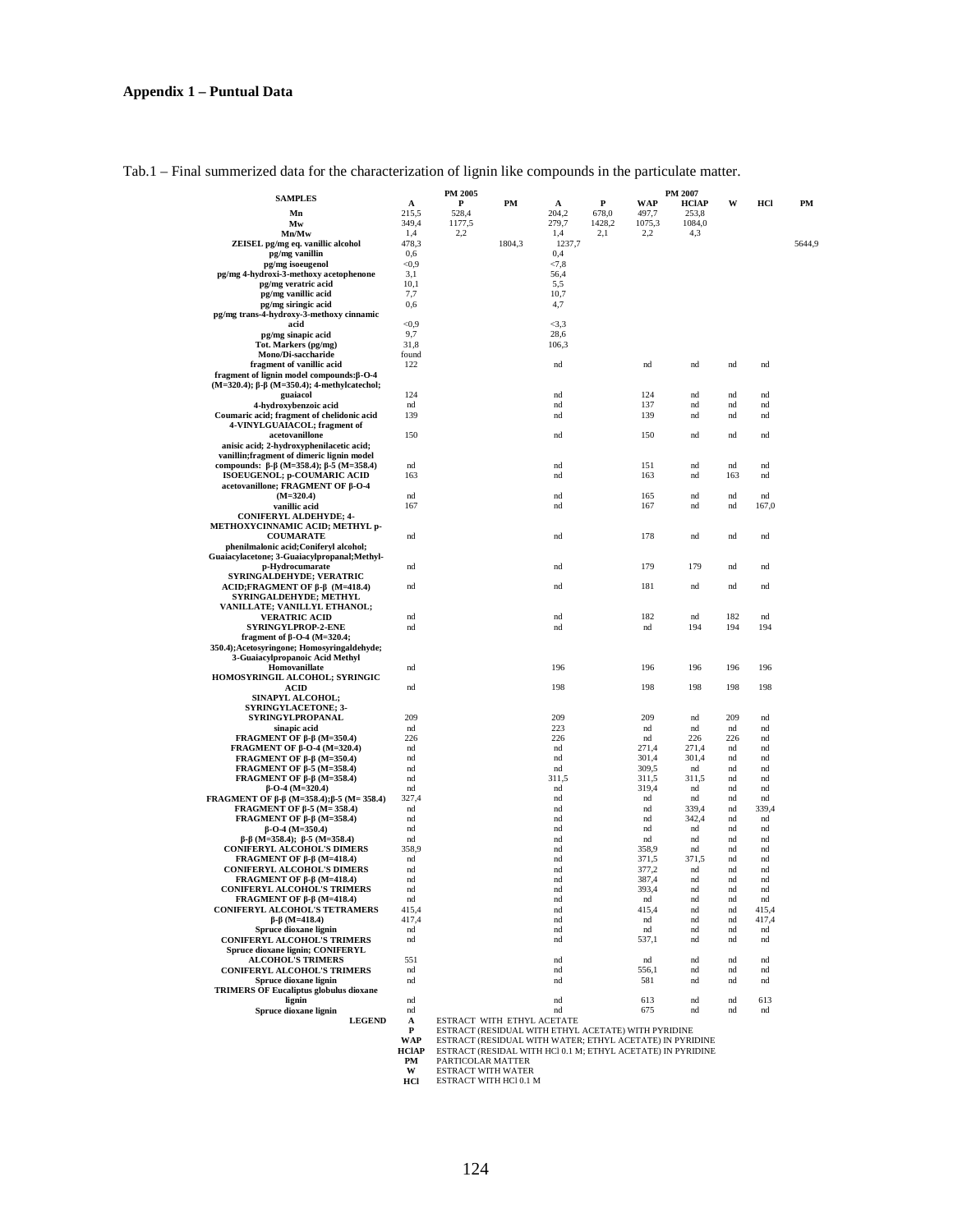Tab.2 - Concentration values of PAHs for nightly and daily sampling expressed in ng/m<sup>3</sup>.

| Date                       | $27 - 28$<br>June | $27 - 28 -$<br>29-30<br>June | 19<br>July        | $27 - 28$<br>July | $27 - 28$<br>July | 28-29<br>July |       |
|----------------------------|-------------------|------------------------------|-------------------|-------------------|-------------------|---------------|-------|
| Sampling Type              | daily             | nightly                      | daily             | daily             | nightly           | nightly       |       |
| Concentration              | ng/m <sup>3</sup> | $ng/m^3$                     | ng/m <sup>3</sup> | ng/m <sup>3</sup> | ng/m <sup>3</sup> | $ng/m^3$      | mean  |
| Pyrene                     | 0.250             | 0.104                        | 0.376             | 0.104             | 0.135             | 0.090         | 0.176 |
| Chrysene                   | 0.103             | 0.043                        | 0.143             | 0.046             | 0.084             | 0.057         | 0.079 |
| Benzo[a]anthracene         | 0.065             | 0.033                        | 0.088             | 0.024             | 0.046             | 0.031         | 0.048 |
| Benzo[e]pyrene             | 0.079             | 0.057                        | 0.095             | 0.030             | 0.048             | 0.055         | 0.061 |
| Benzo[b]fluoranthene       | 0.079             | 0.049                        | 0.054             | 0.032             | 0.049             | 0.053         | 0.053 |
| Benzo[k]fluoranthene       | 0.029             | 0.017                        | 0.014             | 0.012             | 0.016             | 0.020         | 0.018 |
| Benzo[a]pyrene             | 0.051             | 0.028                        | 0.022             | 0.019             | 0.030             | 0.031         | 0.030 |
| Indeno[1,2,3-c,d] perylene | 0.045             | 0.035                        | 0.018             | 0.018             | 0.026             | 0.035         | 0.030 |

Tab.3 - Concentration values of PAHs for nightly and daily sampling expressed in ng/mg.

|                             | $27 - 28$ | $27 - 28 - 29$ |         | $27 - 28$ | $27 - 28$ | 28-29   |       |
|-----------------------------|-----------|----------------|---------|-----------|-----------|---------|-------|
| Date                        | June      | 30 June        | 19 July | July      | July      | July    |       |
| Sampling Type               | daily     | nightly        | daily   | daily     | nightly   | nightly |       |
| Concentration               | ng/mg     | ng/mg          | ng/mg   | ng/mg     | ng/mg     | ng/mg   | mean  |
| Pyrene                      | 2.018     | 2.758          | 7.643   | 1.365     | 1.929     | 1.367   | 2.847 |
| Chrysene                    | 0.831     | 1.141          | 2.910   | 0.601     | 1.205     | 0.872   | 1.260 |
| Benzo[a]anthracene          | 0.523     | 0.863          | 1.798   | 0.315     | 0.651     | 0.476   | 0.771 |
| <b>Benzo</b> [e]pyrene      | 0.642     | 1.512          | 1.929   | 0.393     | 0.684     | 0.837   | 1.000 |
| Benzo[b]fluoranthene        | 0.640     | 1.309          | 1.098   | 0.422     | 0.696     | 0.803   | 0.828 |
| Benzo[k]fluoranthene        | 0.234     | 0.459          | 0.276   | 0.154     | 0.223     | 0.312   | 0.276 |
| Benzo[a]pyrene              | 0.416     | 0.753          | 0.451   | 0.251     | 0.422     | 0.473   | 0.461 |
| Indeno[1,2,3-c,d] per ylene | 0.363     | 0.924          | 0.375   | 0.233     | 0.376     | 0.528   | 0.467 |

Tab.4 - Concentration values of Oxy-PAHs for nightly and daily PM10 samples expressed in ng/m<sup>3</sup>.

|                                | $27 - 28$ | $27 - 28 - 29$    |          | $27-28$  | $27 - 28$ | 28-29    |       |
|--------------------------------|-----------|-------------------|----------|----------|-----------|----------|-------|
| Date                           | June      | 30 June           | 19 July  | July     | July      | July     |       |
| Sampling Type                  | daily     | nightly           | daily    | daily    | nightly   | nightly  |       |
| Concentration                  | $ng/m^3$  | ng/m <sup>3</sup> | $ng/m^3$ | $ng/m^3$ | $ng/m^3$  | $ng/m^3$ | mean  |
| 9.10-Phenanthraquinone         | 0.027     | 0.018             | 0.014    | 0.114    | 0.061     | 0.086    | 0.053 |
| Anthraquinone                  | 1.032     | 0.402             | 0.124    | 0.075    | 0.212     | 0.182    | 0.338 |
| Benzo[a]pyrene-1.6-dione       | 0.049     | 0.003             | 0.008    | 0.016    | 0.023     | 0.006    | 0.018 |
| Benzo[a]pyrene-3.6-dione       | 0.025     | 0.004             | 0.004    | 0.011    | 0.013     | 0.003    | 0.010 |
| Benzo[a]pyrene-6.12-dione      | 0.056     | 0.011             | n.d.     | 0.007    | 0.003     | 0.001    | 0.016 |
| $\Sigma$ Benzo[a]pyrene-diones | 0.131     | 0.018             | 0.012    | 0.034    | 0.040     | 0.010    | 0.041 |
| Benzo[a]anthracene-7.12-dione  | 0.078     | 0.016             | 0.027    | 0.030    | 0.069     | 0.027    | 0.041 |
| $\Sigma$ Diones                | 1.268     | 0.454             | 0.177    | 0.252    | 0.381     | 0.306    | 0.473 |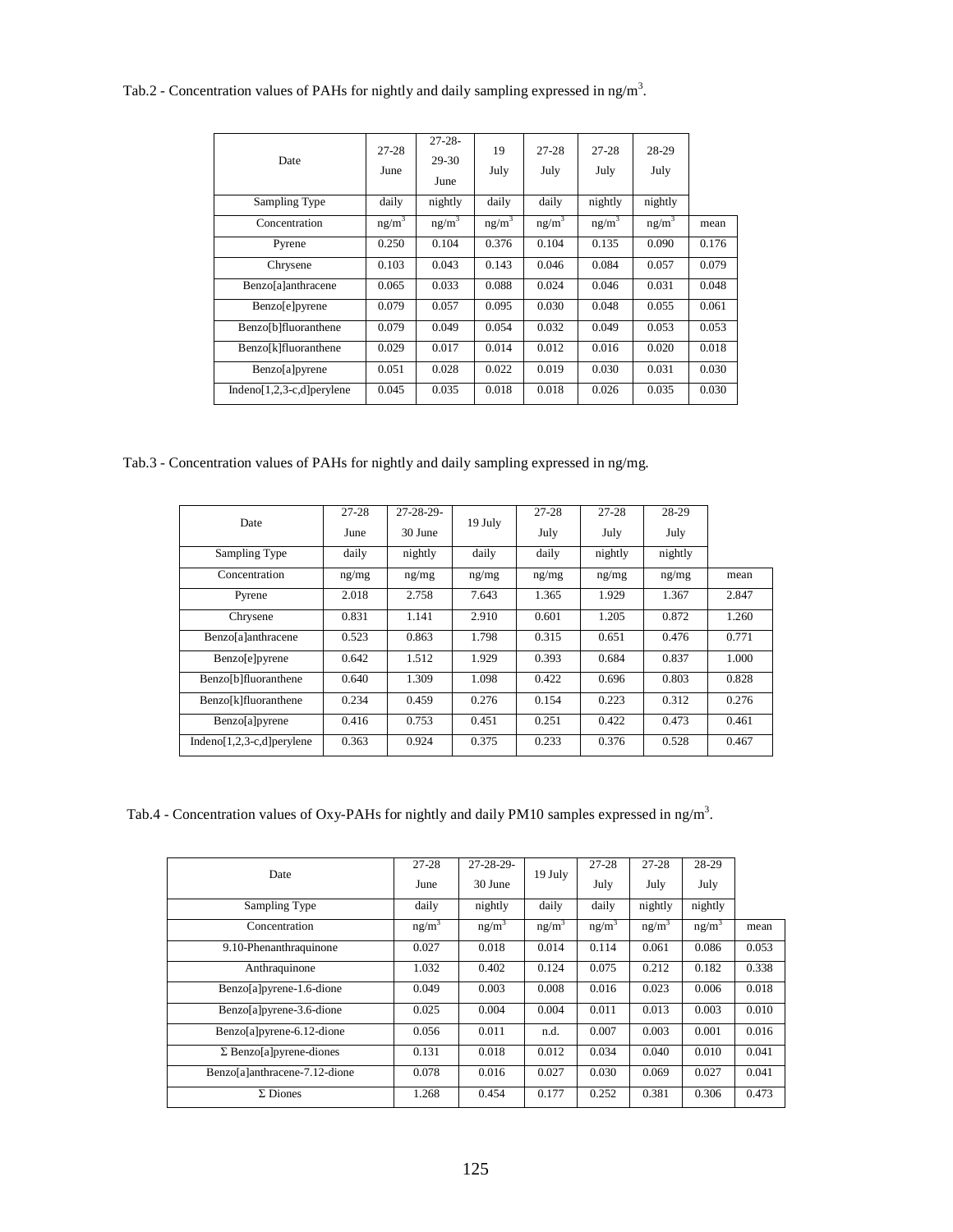## Tab.5 - Concentration values of Oxy-PAHs for nightly and daily PM10 samples expressed in ng/mg.

| Date                            | $27 - 28$ | 27-28-29-30 | 19 July | 27-28 July | 27-28   | 28-29   |       |
|---------------------------------|-----------|-------------|---------|------------|---------|---------|-------|
|                                 | June      | June        |         |            | July    | July    |       |
| Sampling Type                   | daily     | nightly     | daily   | daily      | nightly | nightly |       |
| Concentration                   | ng/mg     | ng/mg       | ng/mg   | ng/mg      | ng/mg   | ng/mg   | mean  |
| 9.10-Phenanthraquinone          | 0.216     | 0.365       | 0.186   | 3.012      | 0.925   | 1.232   | 0.522 |
| Anthraquinone                   | 8.345     | 8.168       | 1.618   | 1.973      | 3.234   | 2.606   | 3.553 |
| Benzo[a]pyrene-1.6-dione        | 0.396     | 0.067       | 0.104   | 0.430      | 0.357   | 0.089   | 0.224 |
| Benzo[a]pyrene-3.6-dione        | 0.205     | 0.076       | 0.056   | 0.294      | 0.204   | 0.038   | 0.105 |
| Benzo[a]pyrene-6.12-dione       | 0.455     | 0.232       | n.d.    | 0.174      | 0.050   | 0.010   | 0.172 |
| $\Sigma$ Benzo[a] pyrene-diones | 1.055     | 0.375       | 0.161   | 0.899      | 0.611   | 0.137   | 0.472 |

Tab.6 - Values of net radiation and ozone for the city of Milan compared with the concentration of PM10 for the sampling at Torre Sarca Station.

| Date                                 | 27-28 June | 27-28-29-30<br>June | 19 July | 27-28 July | 27-28 July | 28-29 July |
|--------------------------------------|------------|---------------------|---------|------------|------------|------------|
| Sampling type                        | daily      | nightly             | daily   | daily      | nightly    | nightly    |
| Net radiation<br>(W/m <sup>2</sup> ) | 378.9      | 7.8                 | 397.8   | 351.1      | 33.7       | 29.7       |
| Ozone $(\mu g/m^3)$                  | 77.3       | 56.3                | 38.8    | 71.3       | 47.6       | 41.5       |
| PM10 $(\mu g/m^3)$                   | 123.7      | 37.8                | 49.2    | 76.5       | 70.0       | 65.5       |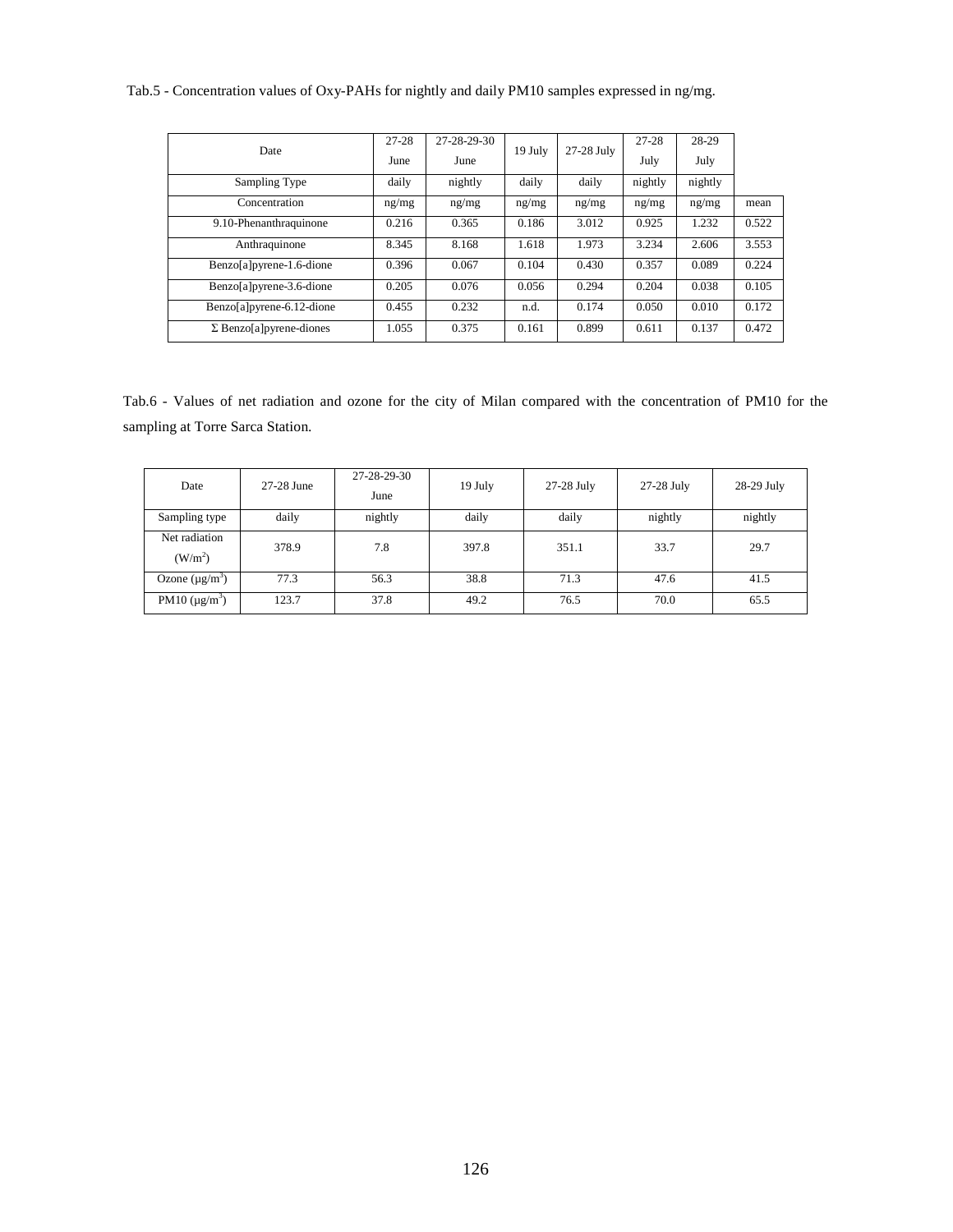| Type           | indoor       | indoor       | outdoor      | outdoor          | indoor     | indoor     | outdoor | outdoor | indoor | indoor | outdoor | outdoor | indoor | indoor | outdoor | outdoor |
|----------------|--------------|--------------|--------------|------------------|------------|------------|---------|---------|--------|--------|---------|---------|--------|--------|---------|---------|
| ng/m3          | $\mathbf{1}$ | $\mathbf{2}$ | $\mathbf{1}$ | $\boldsymbol{2}$ | 3          | 4          | 3       | 4       | 5      | 6      | 5       | 6       | 7      | 8      | 7       | 8       |
| m <sub>3</sub> | 55,025       | 55,037       | 55,08        | 55,087           | 55,098     | 55,058     | 55,085  | 55,085  | 55,137 | 55,108 | 55,09   | 55,085  | 55,011 | 55,016 | 55,086  | 55,086  |
| mg             | 0,491        | 0.973        | 1,045        | 0,545            | 0,683      | 1,525      | 0,800   | 2,321   | 0,601  | 0.884  | 1,590   | 1,394   | 0,701  | 1,202  | 2,551   | 2,112   |
| ug/m3 PM       | 8.92         | 17,69        | 18,97        | 9,90             | 12,40      | 27,70      | 14,53   | 42,13   | 10,90  | 16,04  | 28,87   | 25,30   | 12,74  | 21,85  | 46,31   | 38,34   |
| PHE            | 0,030        | 0,258        | 0,035        | 0,028            | 0,025      | 0,013      | 0,019   | 0,049   | 0,009  | 0,026  | 0,037   | 0,080   | 0,025  | 0,022  | 0,044   | 0,058   |
| <b>ANT</b>     | ND           | <b>ND</b>    | 0.009        | 0,008            | 0,007      | ND         | 0,007   | 0,011   | 0.006  | 0.007  | 0.009   | 0,013   | 0,007  | 0.008  | 0,010   | 0,014   |
| AQ             | 0,701        | 0,907        | 0,845        | 0,917            | 0,699      | 0,776      | 0,794   | 1,151   | 0,831  | ND     | 0,902   | 1,325   | 1,020  | 0.763  | 1,506   | 1,453   |
| <b>FLNT</b>    | 0,087        | 0,233        | 0,055        | 0,110            | 0,036      | 0,033      | 0,032   | 0,076   | 0,037  | 0,027  | 0,062   | 0,094   | 0.052  | 0,043  | 0,112   | 0,148   |
| <b>PYR</b>     | 0.060        | 0.132        | 0,071        | 0,152            | 0,041      | 0,039      | 0,040   | 0,090   | 0.040  | 0,029  | 0,082   | 0,113   | 0,067  | 0.049  | 0,146   | 0,180   |
| BaA            | 0,045        | 0.053        | 0,102        | 0,179            | 0.032      | 0,041      | 0,049   | 0,069   | 0,041  | 0,018  | 0,052   | 0,049   | 0.075  | 0,043  | 0,158   | 0,176   |
| CPcdP          | 0,073        | 0,079        | 0,093        | 0,251            | 0,042      | 0,056      | 0,065   | 0,091   | 0,044  | 0,024  | 0,057   | 0,052   | 0.093  | 0,060  | 0,195   | 0,204   |
| <b>CHR</b>     | 0,062        | 0,088        | 0,125        | 0,176            | 0,045      | 0,056      | 0,066   | 0,102   | 0,047  | 0,026  | 0,074   | 0,068   | 0.095  | 0,059  | 0,175   | 0,199   |
| <b>BZAT</b>    | 0.549        | 0,785        | 1,526        | 2,121            | 0,391      | 0,836      | 0,792   | 1,186   | 0,848  | 0,134  | 0,836   | 1,123   | 1,802  | 0,601  | 3,044   | 3,068   |
| BaA-           |              |              |              |                  |            |            |         |         |        |        |         |         |        |        |         |         |
| 7,12D          | 0,063        | 0,066        | 0,076        | 0,079            | 0,063      | 0,076      | 0,077   | 0,098   | 0.095  | ND     | 0,071   | 0,073   | 0,109  | 0,060  | 0,139   | 0,129   |
| <b>BbF</b>     | 0,106        | 0.091        | 0,333        | 0,269            | 0,100      | 0,137      | 0,114   | 0,158   | 0,136  | 0.029  | 0,103   | 0,089   | 0.316  | 0.164  | 0,436   | 0,478   |
| <b>BkF</b>     | 0,033        | 0.019        | 0,142        | 0,067            | 0,027      | 0,033      | 0,045   | 0,049   | 0,038  | 0,014  | 0,038   | 0,025   | 0,074  | 0,058  | 0,115   | 0.123   |
| BeP            | 0,069        | 0,056        | 0,181        | 0,134            | 0,064      | 0,079      | 0.074   | 0,096   | 0.073  | 0,025  | 0,072   | 0,055   | 0,159  | 0,099  | 0,215   | 0,236   |
| BaP            | 0,033        | 0,021        | 0,145        | 0,103            | 0,032      | 0,039      | 0,033   | 0.044   | 0.045  | 0,011  | 0,027   | 0,022   | 0,107  | 0.060  | 0,172   | 0,175   |
| I123cdP        | 0,025        | 0,022        | 0,071        | 0,045            | 0,030      | 0,029      | 0,030   | 0,037   | 0.055  | ND     | 0,027   | 0,021   | 0.065  | 0,044  | 0,083   | 0,087   |
| dBahA          | <b>ND</b>    | ND           | 0,016        | 0,016            | ${\rm ND}$ | ${\rm ND}$ | ND      | ND      | 0,009  | ND     | ND      | ND      | 0,027  | 0,013  | 0,038   | 0,037   |
| <b>B</b> ghiP  | 0,030        | 0.019        | 0,141        | 0,088            | 0,057      | 0,054      | 0,048   | 0,068   | 0.085  | ND     | 0,047   | 0,026   | 0,152  | 0,101  | 0,237   | 0,236   |
| $\Sigma10$ PAH | 0,475        | 0,447        | 1,349        | 1,327            | 0,430      | 0,523      | 0,524   | 0,716   | 0,573  | 0,146  | 0,497   | 0,407   | 1,163  | 0,700  | 1,822   | 1,951   |
| $\Sigma14$ PAH | 0,653        | 1,070        | 1,520        | 1,626            | 0,539      | 0,608      | 0,621   | 0,942   | 0,666  | 0,236  | 0,686   | 0,707   | 1,315  | 0,821  | 2,134   | 2,350   |
| ΣΟχγΡΑΗ        | 1,313        | 1,757        | 2,448        | 3,117            | 1,153      | 1,688      | 1,663   | 2,436   | 1,774  | 0,134  | 1,810   | 2,521   | 2,932  | 1,423  | 4,689   | 4,651   |
| $\Sigma$ 17    | 1,966        | 2,827        | 3,968        | 4,743            | 1,692      | 2,296      | 2,284   | 3,379   | 2,439  | 0,370  | 2,496   | 3,228   | 4,246  | 2,244  | 6,823   | 7,001   |

Tab.7 - PM2.5, expressed in ng/m<sup>3</sup>, obtained from the analysis of PAHs, Oxy-PAHs and Nitro-PAHs compounds.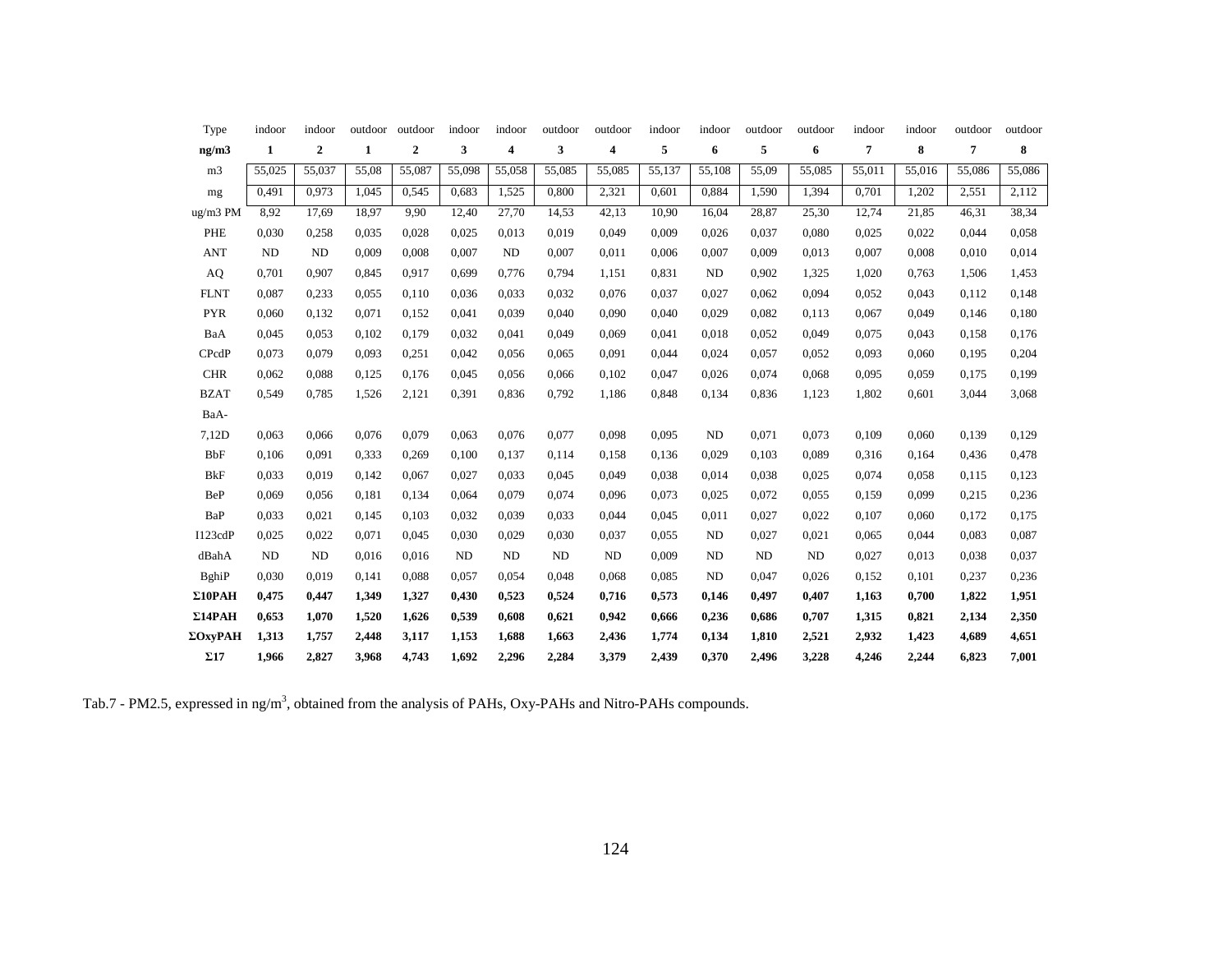| Type           | indoor | indoor         | outdoor   | outdoor        | indoor | indoor         | outdoor | outdoor        | indoor | indoor | outdoor | outdoor | indoor | indoor | outdoor | outdoor |
|----------------|--------|----------------|-----------|----------------|--------|----------------|---------|----------------|--------|--------|---------|---------|--------|--------|---------|---------|
| ng/m3          | 1      | $\overline{c}$ | 1         | $\mathfrak{2}$ | 3      | $\overline{4}$ | 3       | $\overline{4}$ | 5      | 6      | 5       | 6       | $\tau$ | 8      | $\tau$  | 8       |
| m <sub>3</sub> | 54,882 | 54,9           | 55,1      | 55,1           | 55,091 | 55,093         | 55,099  | 55,101         | 55,131 | 55,016 | 55,098  | 55,104  | 54,964 | 55,014 | 55,101  | 55,102  |
| mg             | 0.385  | 0.734          | 0,423     | 0,701          | 0,428  | 0,960          | 0,591   | 1,562          | 0,499  | 0,694  | 0,989   | 0,939   | 1,212  | 0,617  | 1.745   | 1,120   |
| ug/m3 PM       | 7,01   | 13,36          | 7,68      | 12,72          | 7,76   | 17,43          | 10,72   | 28,35          | 9.05   | 12,61  | 17,95   | 17,05   | 22,05  | 11,22  | 31,67   | 20,33   |
| PHE            | 0,531  | 0.496          | 0,042     | 0,082          | 0,036  | 0,084          | 0,020   | 0,052          | 0.071  | 0.051  | 0,044   | 0,037   | 0,029  | 0,016  | 0.041   | 0,067   |
| <b>ANT</b>     | 0.018  | 0.012          | 0,010     | 0,016          | 0,008  | 0,010          | 0,007   | 0,011          | 0,010  | 0,007  | 0,012   | 0,009   | 0,005  | 0,004  | 0,010   | 0,015   |
| AQ             | 0,626  | 0,626          | 1,052     | 1,161          | 0,624  | 0,624          | 0,838   | 1,145          | 0,623  | 0,625  | 0,771   | 0,860   | 0,417  | 0,416  | 0.899   | 1,441   |
| <b>FLNT</b>    | 0.295  | 0,337          | 0,112     | 0,128          | 0,055  | 0,134          | 0,041   | 0,088          | 0.071  | 0,066  | 0,058   | 0,057   | 0,051  | 0,042  | 0,073   | 0,123   |
| <b>PYR</b>     | 0,192  | 0.184          | 0,149     | 0,160          | 0,060  | 0,143          | 0,048   | 0,096          | 0.080  | 0,076  | 0,074   | 0,072   | 0,063  | 0,052  | 0,094   | 0,153   |
| BaA            | 0,238  | 0,083          | 0,142     | 0,111          | 0,045  | 0,072          | 0,039   | 0,054          | 0,048  | 0,036  | 0,035   | 0,031   | 0,067  | 0.073  | 0,095   | 0,149   |
| CPcdP          | 0,224  | 0,123          | 0,212     | 0,106          | 0,059  | 0,098          | 0,054   | 0,079          | 0,056  | 0,043  | 0,041   | 0,035   | 0,080  | 0.085  | 0.117   | 0,173   |
| <b>CHR</b>     | 0,196  | 0.123          | 0,149     | 0,136          | 0,054  | 0,091          | 0,054   | 0,084          | 0,056  | 0,050  | 0,052   | 0,045   | 0,075  | 0.083  | 0,121   | 0,177   |
| <b>BZAT</b>    | 2,198  | 1,421          | 1,765     | 1,498          | 0.824  | 1,622          | 0,463   | 0,801          | 1,111  | 0,640  | 0,382   | 0,381   | 1,639  | 1,138  | 1,209   | 2,821   |
| BaA-7,12D      | 0,047  | 0,158          | 0.076     | 0,090          | 0,077  | 0,123          | 0,059   | 0.091          | 0,093  | 0,070  | ND      | ND      | 0,107  | 0.070  | 0,083   | 0,121   |
| <b>BbF</b>     | 0.315  | 0,158          | 0,201     | 0,239          | 0,152  | 0,240          | 0,088   | 0,105          | 0,177  | 0.083  | 0,058   | 0,042   | 0,284  | 0,274  | 0,273   | 0,393   |
| <b>BkF</b>     | 0,061  | 0,036          | 0,048     | 0,078          | 0,036  | 0,051          | 0,030   | 0,035          | 0.043  | 0.021  | 0,020   | 0,015   | 0,059  | 0,062  | 0.079   | 0,099   |
| <b>BeP</b>     | 0,167  | 0.086          | 0,108     | 0,125          | 0,083  | 0,123          | 0,058   | 0,065          | 0,090  | 0,044  | 0,041   | 0,036   | 0,126  | 0,132  | 0,140   | 0,206   |
| BaP            | 0,107  | 0,043          | 0,074     | 0,074          | 0,062  | 0,076          | 0,037   | 0,028          | 0,062  | 0,014  | 0,014   | 0,015   | 0,103  | 0,109  | 0.099   | 0,134   |
| I123cdP        | 0,047  | 0,027          | 0,032     | 0,041          | 0,049  | 0,048          | 0,027   | 0,026          | 0.053  | 0,022  | ND      | ND      | 0,056  | 0.057  | 0,060   | 0,072   |
| dBahA          | 0,006  | 0,006          | <b>ND</b> | ND             | 0,006  | 0,006          | ND      | ND             | 0,006  | 0,006  | ND      | ND      | 0,004  | 0,004  | 0,017   | 0,030   |
| BghiP          | 0,127  | 0.048          | 0,050     | 0,069          | 0,125  | 0,138          | 0,043   | 0,029          | 0,132  | 0,029  | 0,019   | 0,004   | 0,144  | 0.158  | 0,140   | 0,199   |
| $\Sigma10$ PAH | 1,489  | 0,734          | 1,016     | 0,978          | 0,672  | 0,945          | 0,428   | 0,506          | 0,723  | 0,350  | 0,279   | 0,222   | 1,000  | 1,036  | 1,142   | 1,632   |
| $\Sigma14$ PAH | 2,525  | 1,763          | 1,330     | 1,364          | 0,830  | 1,317          | 0,544   | 0,753          | 0,955  | 0,551  | 0,467   | 0,398   | 1,148  | 1,150  | 1,360   | 1,990   |
| ΣΟχγΡΑΗ        | 2,871  | 2,205          | 2,893     | 2,749          | 1,525  | 2,369          | 1,359   | 2,036          | 1,828  | 1,335  | 1,153   | 1,242   | 2,163  | 1,625  | 2,191   | 4,383   |
| $\Sigma17$     | 5,395  | 3,968          | 4,223     | 4,113          | 2,355  | 3,685          | 1,903   | 2,789          | 2,783  | 1,886  | 1,620   | 1,640   | 3,311  | 2,775  | 3,551   | 6,374   |

Tab.8 - PM1, expressed in ng/m<sup>3</sup>, obtained from the analysis of PAHs, Oxy-PAHs and Nitro-PAHs compounds.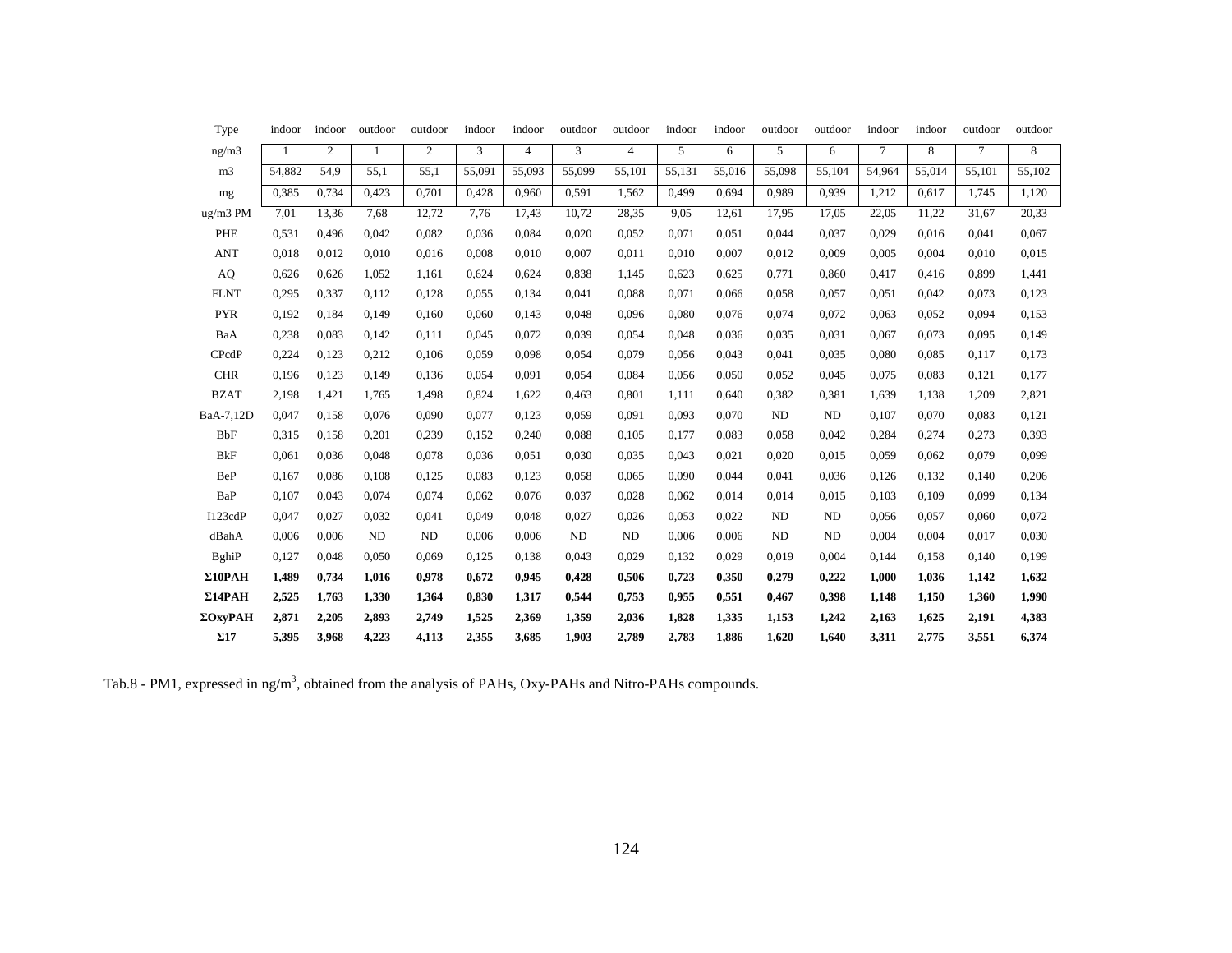| Tab.9 - Concentration expressed in $\mu$ m/m <sup>3</sup> for different four sites of the Urban Area of Milan in the summer and |  |  |  |  |  |  |  |
|---------------------------------------------------------------------------------------------------------------------------------|--|--|--|--|--|--|--|
| wintertime.                                                                                                                     |  |  |  |  |  |  |  |

| SUMMER-AUTUMN  |                 | <b>OUTDOOR</b> | <b>INDOOR</b>  |                |                 |  |
|----------------|-----------------|----------------|----------------|----------------|-----------------|--|
|                |                 | PM1            | PM2.5          | PM1            | PM2.5           |  |
|                | MEAN            | 15             | 20             | 10             | 14              |  |
| $\mathbf{1}$   | STD             | $\overline{3}$ | $\overline{4}$ | $\mathbf{3}$   | $\overline{4}$  |  |
|                | <b>N VALUES</b> | 12             | 12             | 13             | 13              |  |
|                | <b>MEAN STD</b> | $\mathbf{1}$   | $\mathbf{1}$   | $\mathbf{1}$   | $\mathbf{1}$    |  |
|                | <b>MEAN</b>     | 12             | 18             | 10             | 13              |  |
| $\overline{c}$ | STD             | $\overline{4}$ | $\,$ 8 $\,$    | $\sqrt{2}$     | 3               |  |
|                | <b>N VALUES</b> | 13             | 13             | 13             | 13              |  |
|                | <b>MEAN STD</b> | $\mathbf{1}$   | $\overline{2}$ | $\mathbf{1}$   | $\mathbf{1}$    |  |
|                | MEAN            | 18             | 26             | 12             | 17              |  |
| $\sqrt{3}$     | STD             | 13             | 20             | 6              | $\overline{9}$  |  |
|                | N VALUES        | 13             | 13             | 13             | 13              |  |
|                | <b>MEAN STD</b> | $\overline{4}$ | 5              | $\overline{c}$ | $\overline{2}$  |  |
|                | <b>MEAN</b>     | 22             | 37             | 14             | 23              |  |
| $\overline{4}$ | STD             | 9              | 16             | 6              | 9               |  |
|                | N VALUES        | 13             | 13             | 13             | 13              |  |
|                | <b>MEAN STD</b> | $\overline{c}$ | $\overline{4}$ | $\overline{c}$ | 3               |  |
|                | <b>WINTER</b>   |                | <b>OUTDOOR</b> |                | <b>INDOOR</b>   |  |
|                |                 | PM1            | PM2.5          | PM1            | PM2.5           |  |
|                | <b>MEAN</b>     | 27             | 42             | 18             | 23              |  |
| $\mathbf{1}$   | <b>STD</b>      | 12             | 18             | 9              | 12              |  |
|                | <b>N VALUES</b> | 13             | 13             | 13             | 13              |  |
|                |                 |                |                |                |                 |  |
|                | <b>MEAN STD</b> | $\mathbf{3}$   | 5              | $\overline{c}$ | $\mathfrak{Z}$  |  |
|                | MEAN            | 22             | 42             | 16             | 19              |  |
|                | STD             | $\overline{7}$ | 20             | 6              | 8               |  |
| $\overline{c}$ | N VALUES        | 13             | 13             | 10             | $10\,$          |  |
|                | <b>MEAN STD</b> | $\overline{2}$ | $\overline{5}$ | $\overline{c}$ | $\overline{2}$  |  |
|                | <b>MEAN</b>     | 42             | 75             | 30             | 53              |  |
|                | <b>STD</b>      | 23             | 36             | 12             | 27              |  |
| 3              | <b>N VALUES</b> | 11             | 14             | 14             | 14              |  |
|                | <b>MEAN STD</b> | $\overline{7}$ | 10             | 3              | $7\phantom{.0}$ |  |
|                | MEAN            | 26             | 45             | 13             | 25              |  |
|                | STD             | 16             | 34             | 9              | 20              |  |
| $\overline{4}$ | <b>N VALUES</b> | 13             | 13             | 13             | 13              |  |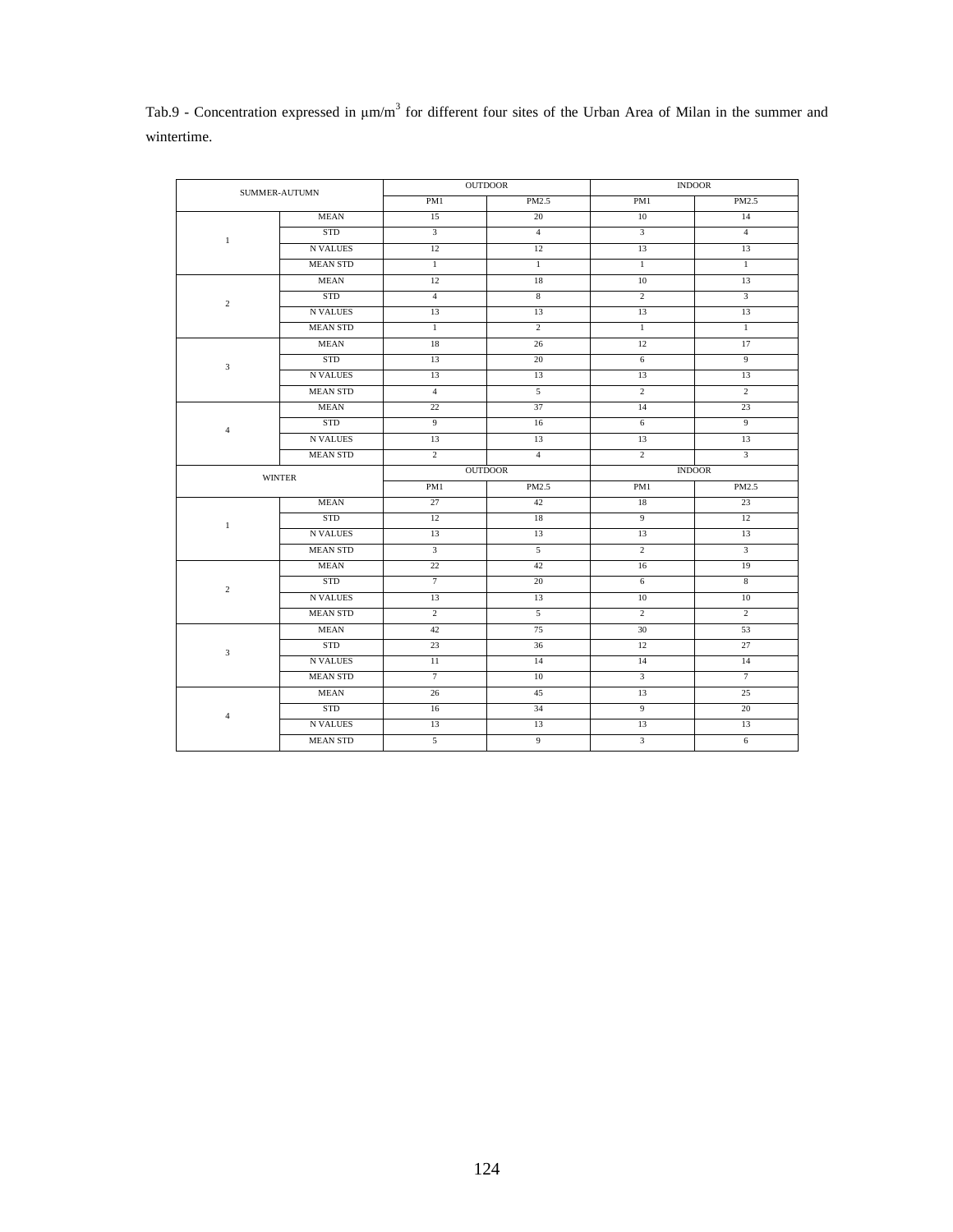| MI                 | $\mathbf n$ | Mean | <b>STD</b> | Mean STD |
|--------------------|-------------|------|------------|----------|
| PM1 $(\mu g/m3)$   | 38          | 12.6 | 5.2        | 0.8      |
| PM2.5 $(\mu g/m3)$ | 51          | 20.9 | 10.2       | 1.4      |
| PM1/PM2.5          | 38          | 0.64 | 0.16       | 0.02     |
| <b>OB</b>          | $\mathbf n$ | Mean | <b>STD</b> | Mean STD |
| PM1 $(\mu g/m3)$   | 29          | 9.6  | 3.7        | 0.7      |
| PM2.5 $(\mu g/m3)$ | 30          | 15.8 | 7.0        | 1.3      |
| PM1/PM2.5          | 29          | 0.65 | 0.18       | 0.03     |
| <b>ASC</b>         | $\mathbf n$ | Mean | <b>STD</b> | Mean STD |
| PM1 $(\mu g/m3)$   | 31          | 5.1  | 2.6        | 0.5      |
| PM2.5 $(\mu$ g/m3) | 31          | 9.5  | 5.8        | 1.0      |
| PM1/PM2.5          | 31          | 0.58 | 0.23       | 0.04     |

Tab.10 - The sampling program with its correlated concentrations for the three sites considered.